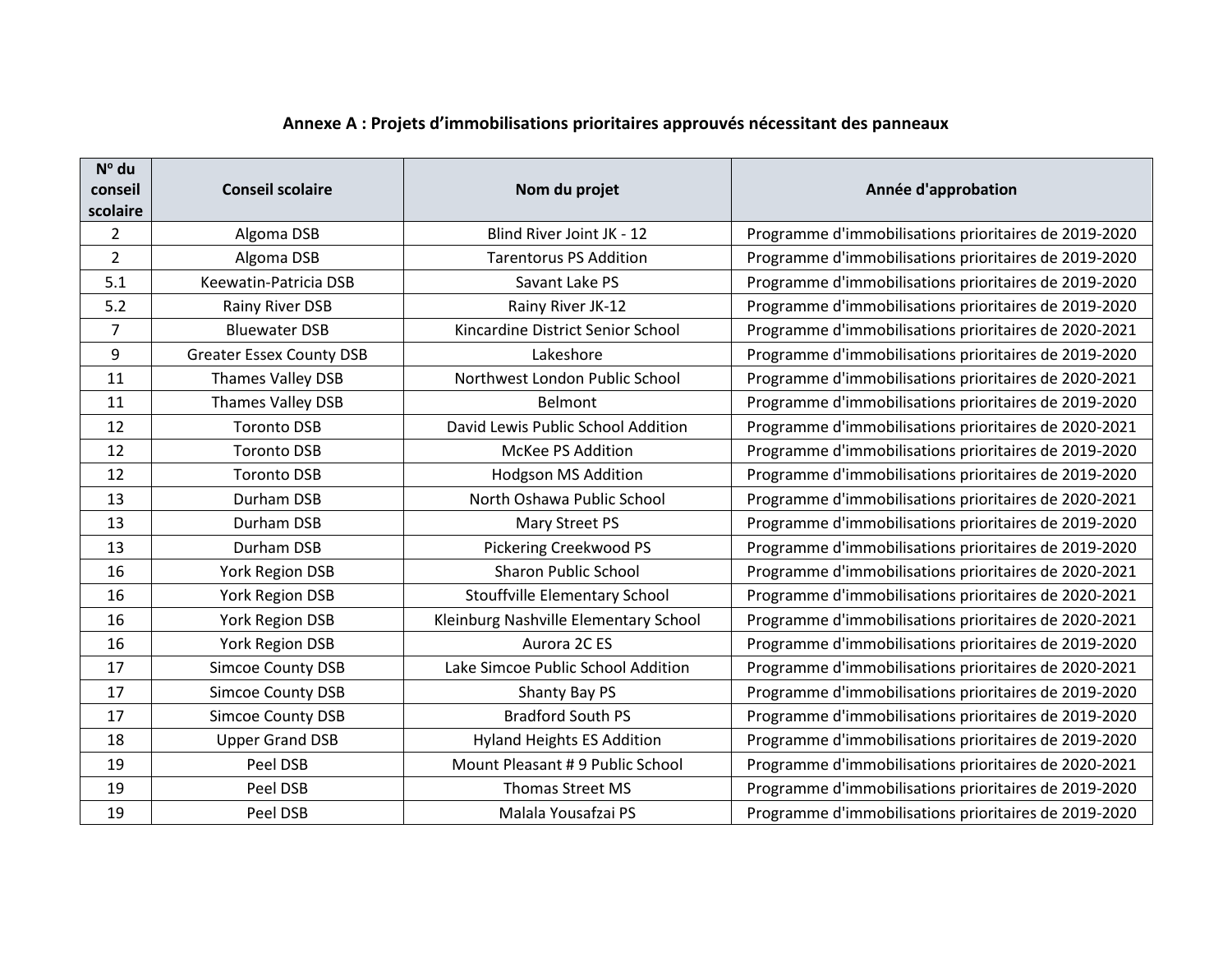| 20 | <b>Halton DSB</b>              | Oakville NE #1 HS                                   | Programme d'immobilisations prioritaires de 2019-2020 |
|----|--------------------------------|-----------------------------------------------------|-------------------------------------------------------|
|    |                                |                                                     |                                                       |
| 20 | <b>Halton DSB</b>              | Milton SW #12 PS                                    | Programme d'immobilisations prioritaires de 2019-2020 |
| 21 | Hamilton-Wentworth DSB         | <b>Binbrook II</b>                                  | Programme d'immobilisations prioritaires de 2019-2020 |
| 22 | <b>DSB of Niagara</b>          | Smith Public School Addition                        | Programme d'immobilisations prioritaires de 2020-2021 |
| 22 | <b>DSB of Niagara</b>          | Peace Bridge Public School Addition                 | Programme d'immobilisations prioritaires de 2020-2021 |
| 22 | <b>DSB of Niagara</b>          | <b>Wainfleet Joint ES</b>                           | Programme d'immobilisations prioritaires de 2019-2020 |
| 23 | <b>Grand Erie DSB</b>          | South West Brantford Elementary School              | Programme d'immobilisations prioritaires de 2020-2021 |
| 24 | <b>Waterloo Region DSB</b>     | Laurelwood Public School Addition                   | Programme d'immobilisations prioritaires de 2020-2021 |
| 24 | <b>Waterloo Region DSB</b>     | South Kitchener                                     | Programme d'immobilisations prioritaires de 2019-2020 |
| 25 | <b>Ottawa-Carleton DSB</b>     | Riverside South Secondary School (7-12)             | Programme d'immobilisations prioritaires de 2020-2021 |
| 25 | <b>Ottawa-Carleton DSB</b>     | Fernbank ES                                         | Programme d'immobilisations prioritaires de 2019-2020 |
| 25 | <b>Ottawa-Carleton DSB</b>     | Half Moon Bay ES #2                                 | Programme d'immobilisations prioritaires de 2019-2020 |
| 26 | Upper Canada DSB               | Westminster Gym Addition                            | Programme d'immobilisations prioritaires de 2019-2020 |
| 26 | Upper Canada DSB               | Williamstown PS Addition                            | Programme d'immobilisations prioritaires de 2019-2020 |
| 35 | <b>Bruce-Grey Catholic DSB</b> | St. Mary's High School Addition                     | Programme d'immobilisations prioritaires de 2020-2021 |
| 37 | Windsor-Essex Catholic DSB     | St. Louis CES Addition                              | Programme d'immobilisations prioritaires de 2019-2020 |
| 38 | London District Catholic SB    | Northeast London ES                                 | Programme d'immobilisations prioritaires de 2019-2020 |
| 39 | St. Clair Catholic DSB         | <b>Sacred Heart</b>                                 | Programme d'immobilisations prioritaires de 2019-2020 |
| 40 | <b>Toronto Catholic DSB</b>    | <b>Buttonwood Secondary School</b>                  | Programme d'immobilisations prioritaires de 2020-2021 |
| 40 | <b>Toronto Catholic DSB</b>    | <b>Bishop Allen Academy</b>                         | Programme d'immobilisations prioritaires de 2020-2021 |
| 40 | <b>Toronto Catholic DSB</b>    | Loretto Abbey Catholic Secondary School<br>Addition | Programme d'immobilisations prioritaires de 2020-2021 |
| 40 | <b>Toronto Catholic DSB</b>    | <b>Buttonwood ES</b>                                | Programme d'immobilisations prioritaires de 2019-2020 |
| 41 | <b>PVNC Catholic DSB</b>       | St. Joseph Addition                                 | Programme d'immobilisations prioritaires de 2019-2020 |
| 42 | <b>York Catholic DSB</b>       | St. Theresa of Lisieux                              | Programme d'immobilisations prioritaires de 2019-2020 |
| 44 | Simcoe Muskoka Catholic DSB    | Innisfil South ES                                   | Programme d'immobilisations prioritaires de 2019-2020 |
| 45 | Durham Catholic DSB            | Msgr Paul Dwyer CHS                                 | Programme d'immobilisations prioritaires de 2019-2020 |
| 46 | <b>Halton Catholic DSB</b>     | North Oakville #4 Catholic Elementary<br>School     | Programme d'immobilisations prioritaires de 2020-2021 |
| 46 | <b>Halton Catholic DSB</b>     | Milton #3 CSS                                       | Programme d'immobilisations prioritaires de 2019-2020 |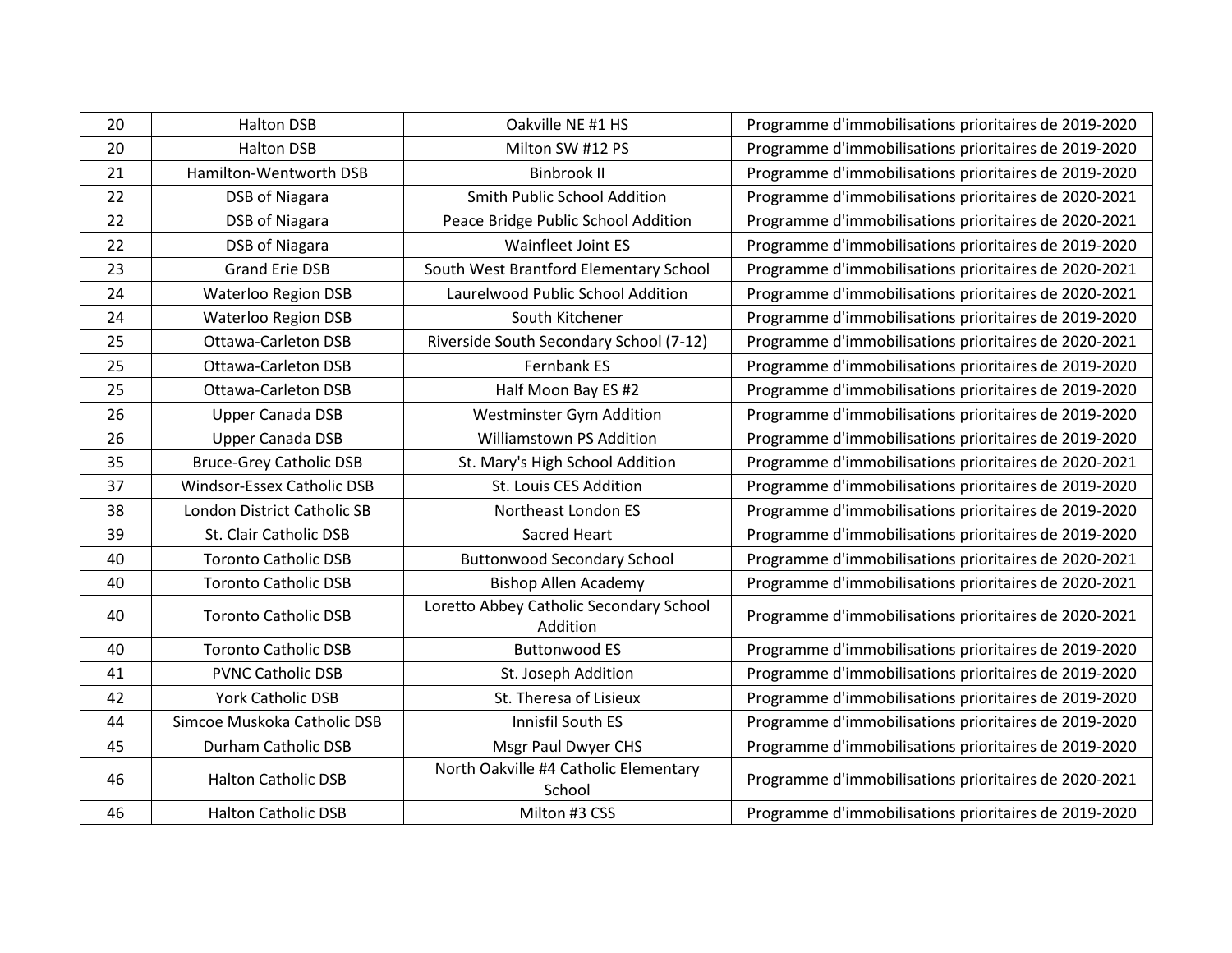| 46 | <b>Halton Catholic DSB</b>                            | Milton #10 CES                                                | Programme d'immobilisations prioritaires de 2019-2020 |
|----|-------------------------------------------------------|---------------------------------------------------------------|-------------------------------------------------------|
| 47 | Hamilton-Wentworth Catholic<br><b>DSB</b>             | St. James the Apostle                                         | Programme d'immobilisations prioritaires de 2019-2020 |
| 49 | <b>Waterloo Catholic DSB</b>                          | St. Agnes Catholic Elementary School<br>Addition              | Programme d'immobilisations prioritaires de 2020-2021 |
| 49 | <b>Waterloo Catholic DSB</b>                          | Southeast Galt                                                | Programme d'immobilisations prioritaires de 2019-2020 |
| 49 | <b>Waterloo Catholic DSB</b>                          | East Kitchener 7-12                                           | Programme d'immobilisations prioritaires de 2019-2020 |
| 49 | <b>Waterloo Catholic DSB</b>                          | Huron Bridgadoon                                              | Programme d'immobilisations prioritaires de 2019-2020 |
| 50 | Niagara Catholic DSB                                  | St. Elizabeth CES                                             | Programme d'immobilisations prioritaires de 2019-2020 |
| 53 | Ottawa Catholic SB                                    | Fernbank Catholic Elementary School                           | Programme d'immobilisations prioritaires de 2020-2021 |
| 53 | <b>Ottawa Catholic SB</b>                             | Barrhaven South Catholic Elementary School                    | Programme d'immobilisations prioritaires de 2020-2021 |
| 53 | <b>Ottawa Catholic SB</b>                             | St. James CES Addition                                        | Programme d'immobilisations prioritaires de 2019-2020 |
| 55 | Algonquin and Lakeshore<br><b>Catholic DSB</b>        | Our Lady of Mount Carmel Catholic<br><b>Elementary School</b> | Programme d'immobilisations prioritaires de 2020-2021 |
| 55 | Algonquin and Lakeshore<br><b>Catholic DSB</b>        | St Gregory CS                                                 | Programme d'immobilisations prioritaires de 2019-2020 |
| 57 | Conseil scolaire public du Grand<br>Nord de l'Ontario | ÉÉP Blind River                                               | Programme d'immobilisations prioritaires de 2019-2020 |
| 58 | Conseil scolaire Viamonde                             | ÉÉP Paul-Demers                                               | Programme d'immobilisations prioritaires de 2020-2021 |
| 58 | Conseil scolaire Viamonde                             | <b>ÉSP Gabriel-Dumont</b>                                     | Programme d'immobilisations prioritaires de 2019-2020 |
| 58 | Conseil scolaire Viamonde                             | ÉSP Jeunes sans frontières                                    | Programme d'immobilisations prioritaires de 2019-2020 |
| 59 | Conseil des écoles publiques de<br>l'Est de l'Ontario | ÉÉP Barrhaven Sud                                             | Programme d'immobilisations prioritaires de 2020-2021 |
| 59 | Conseil des écoles publiques de<br>l'Est de l'Ontario | ÉÉP Ottawa Ouest                                              | Programme d'immobilisations prioritaires de 2020-2021 |
| 59 | Conseil des écoles publiques de<br>l'Est de l'Ontario | ÉÉP Kanata Sud                                                | Programme d'immobilisations prioritaires de 2019-2020 |
| 64 | Conseil scolaire catholique<br>MonAvenir              | <b>ÉSC Brampton</b>                                           | Programme d'immobilisations prioritaires de 2019-2020 |
| 66 | Conseil des écoles catholiques du<br>Centre-Est       | ÉÉC Au Cœur d'Ottawa                                          | Programme d'immobilisations prioritaires de 2020-2021 |